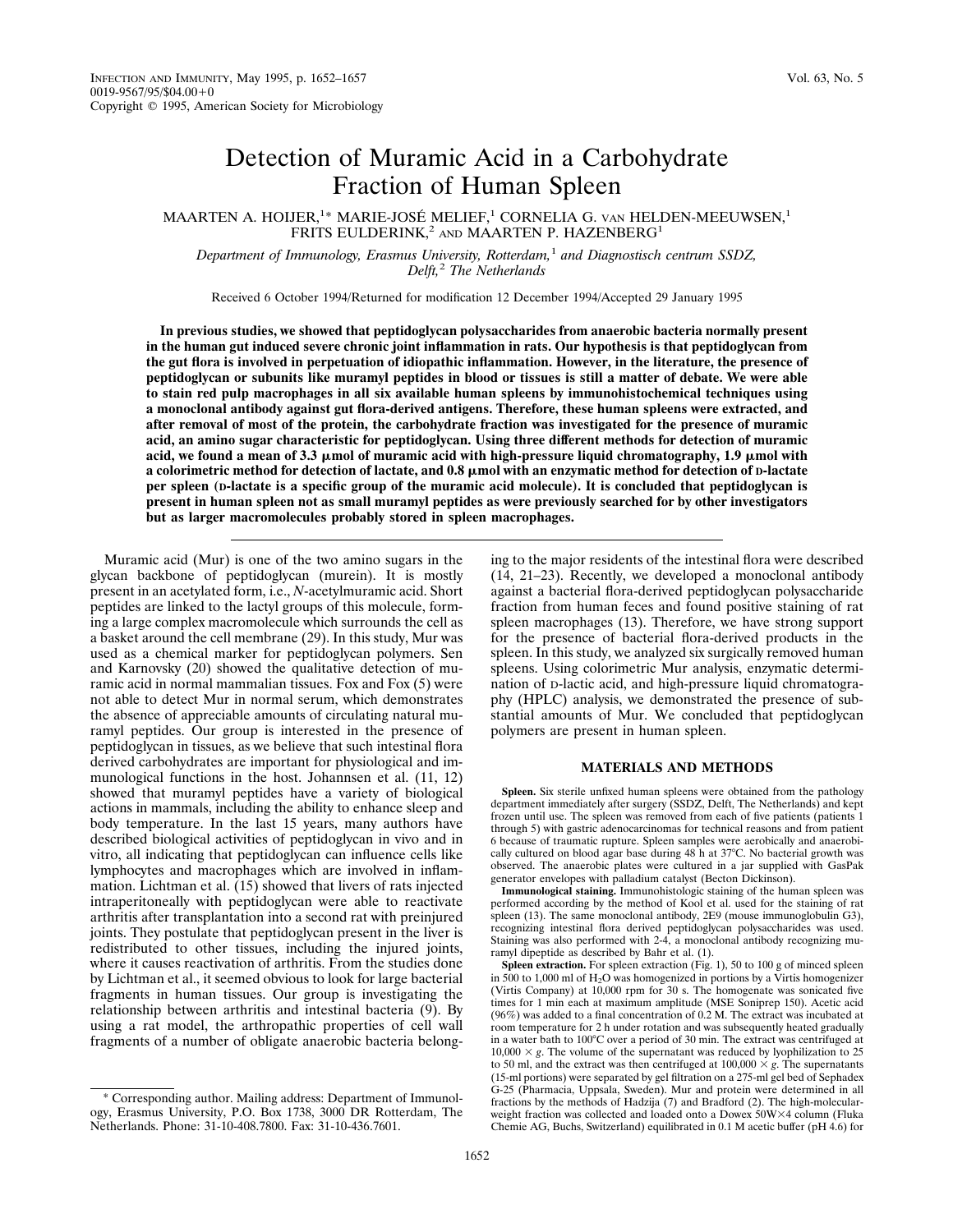

FIG. 1. Flow diagram of the extraction and purification of a Mur-containing fraction from human spleen.

further protein reduction. The volume of the pooled fractions was reduced by lyophilization to 10 ml, and this preparation was dialyzed against 1 dm<sup>3</sup> of 1 M NaCl and thereafter three times against 3 dm<sup>3</sup> of  $H_2O$  (bidest). After centrifugation at  $100,000 \times g$ , the supernatant was stored and used for determination of Mur (see below). This preparation is further referred to as A. For HPLC analysis of Mur, a further removal of protein was necessary. Therefore, a DEAE–Sepharose CL-6B (Pharmacia) gel bed of 22 ml was washed with 0.5 M NaCl followed by a large volume of  $H_2O$ . Then 5 ml of preparation A was loaded onto the column and eluted with  $H_2O$  until no more protein was detected. A 15-ml Mur-containing fraction was collected after elution with 0.5 M NaCl. This 15-ml sample was dialyzed against  $H_2O$ , lyophilized, and dissolved in 2 ml of  $H_2O$ . This preparation is further referred to as B. In preparation B Mur, protein and total carbohydrates (17) were determined.

**Determination of Mur. (i) Preparation A.** Mur was determined by the method of Hadzija (7), with some modifications (8). In short, samples were hydrolyzed by heating for 2 h at 90°C with an equal volume of 5 M  $H_2SO_4$  and then neutralized with 10 M NaOH. Hydrolyzed and unhydrolyzed samples  $(100 \mu l)$  were incubated with 50  $\mu$ l of 1 M NaOH at 36°C for 30 min. After the addition of 1 ml of 18.8 M  $H_2SO_4$  (concentrated), samples were heated for 3.5 min at 100°C, rapidly cooled in ice, and then mixed with 10  $\mu$ l of 0.16 M CuSO<sub>4</sub>5 · H<sub>2</sub>O in H<sub>2</sub>O and 20 ul of 0.09 M *p*-hydroxydiphenyl in ethanol. The blue color developed to a maximum in 30 min at 30°C.  $A_{570}$  was determined with a Titertek Multiskan (Flow Laboratories, Irvine, Scotland). Solutions containing 0 to 100  $\mu$ g of Mur (Sigma, St. Louis, Mo.) per ml of  $H<sub>2</sub>O$  were used as standards. The data are given as the difference in concentration between the hydrolyzed and nonhydrolyzed samples. In this way, only Mur linked to the peptides in peptidoglycan is determined, and disturbing sugars like rhamnose and of course of lactic acid itself, which are determined in the nonhydrolyzed sample, can be excluded. The presence of Mur in preparation A was also determined by measurement of D-lactic acid by the method of Tipper (26). Two milliliters of preparation A was hydrolyzed with 2 ml of 12 M  $\hat{H}Cl$  at 90°C for 2 h. The sample was lyophilized and dissolved in 1 ml of  $H_2O$ . D-Lactate was determined by enzymatic bioanalysis of D-lactic acid–L-lactic acid (Boehringer Mannheim GmbH, Mannheim, Germany).

**(ii) Preparation B.** The presence of Mur was determined with an amino acid amino sugar determination using reverse-phase HPLC techniques as described by Glauner (6). In short, for dansylation of preparation B, 1 ml was hydrolyzed with 500  $\mu$ l of 12 M HCl for 3 h at 90°C. The sample was frozen, lyophilized, and redissolved in 100  $\mu$ l of H<sub>2</sub>O. This sample was added to 100  $\mu$ l of 200 mM borate buffer (pH 8.8) and 100  $\mu$ l of 20 mM dansyl chloride (5-dimethylamino-naphthalene-1-sulfonyl chloride; Fluka) in acetone and allowed to react for 2 h at 37°C. The reaction was stopped with 200 mM phosphoric acid. Valine was used as an internal standard, and all other standard amino acids (Sigma) underwent the same treatment.

Separation of dansylated amino acids and amino sugars was accomplished by reverse-phase HPLC. Samples were analyzed with a Pharmacia-LAB 2248 singlepump solvent delivery system and VWM 2141 UV-VIS monitor both connected to a computer working with HPLC Manager software to control the pump, gradient mixer, and UV-VIS detector operating at 330 nm. Integration and analysis of chromatograms was performed with the same software (Pharmacia). Dansylated samples were separated on a Pharmacia SuperPac Sephasil C<sub>18</sub> column (5  $\mu$ m, 4 by 250 mm). The flow rate used was 1 ml/min, and the buffers used were A (20 mM sodium phosphate [pH 5.25]) and B (60% acetonitrile, 40% 50 mM sodium phosphate [pH 4.0]). At 0, 10, 16, 21.5, 22, and 27 min, the percentages of preparation B were 30, 50, 100, 100, 30, and 30, respectively.

Eluted products were detected at 330 nm, the wavelength which is maximally absorbed by the dansyl groups. Internal standard valine and external standards valine and Mur were used for calculating Mur contents of the spleen samples.

### **RESULTS**

**Immunohistochemistry of the spleen.** Red pulp macrophages in the six spleens were immunohistochemically stained. Figure 2 shows an immunohistologic staining of a human spleen with monoclonal antibody 2E9 recognizing intestinal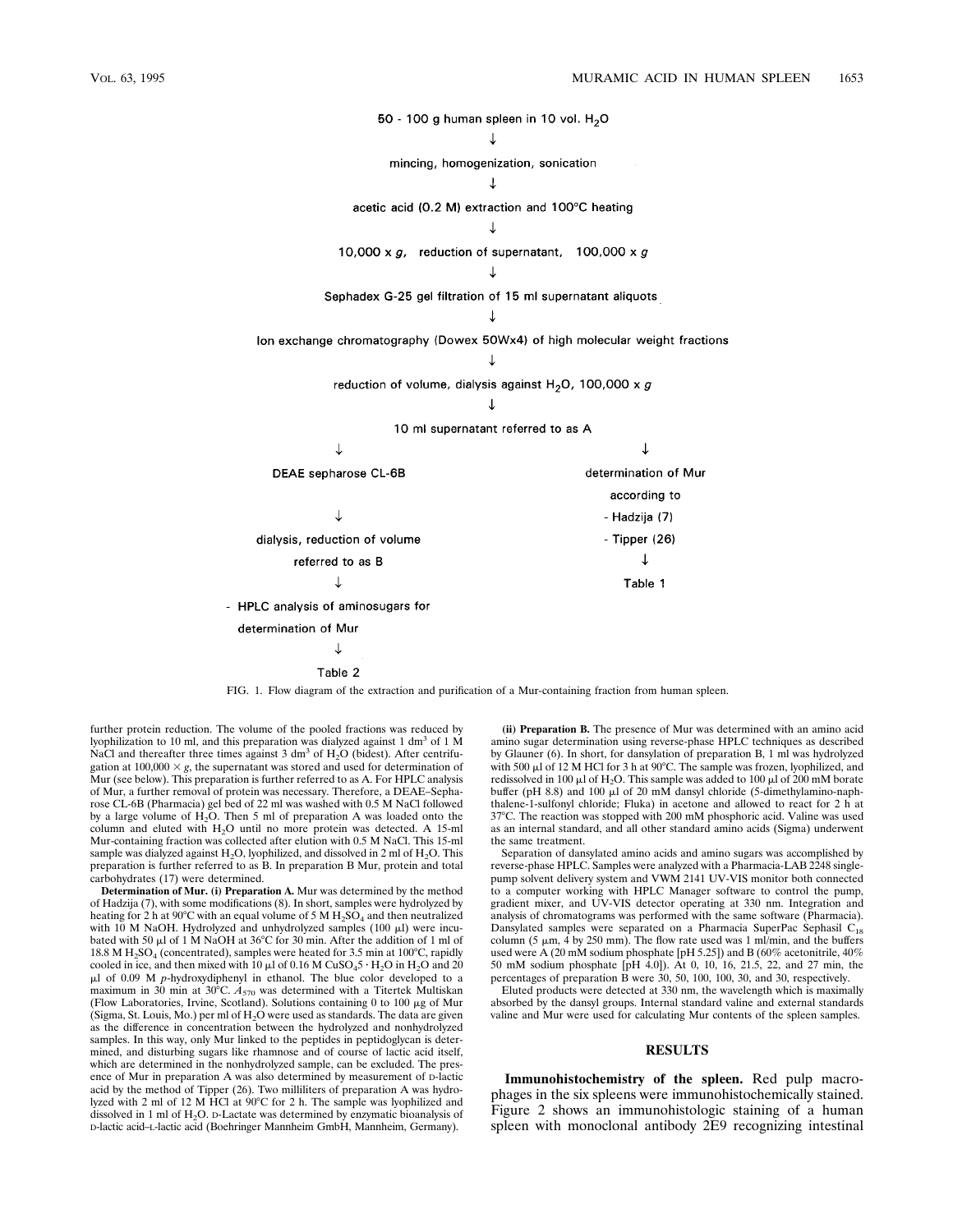

FIG. 2. Immunohistologic staining with monoclonal 2E9 of human spleen. Three large 2E9-positive macrophages are stained black. Bar, 21.8 mm.

flora-derived peptidoglycan polysaccharides. Monoclonal antibody 2-4, recognizing muramyl dipeptide, also stained cells in these spleens (not shown). Negative control antibody NS7 of the same isotype, mouse immunoglobulin G3, and with irrelevant specificity did not stain the spleens. From these positive results, we concluded that bacterial antigens were present in each of the spleens and that these could be used for isolation of a particular bacterial fraction.

**Purification of Mur fraction from spleen.** From all six spleens, preparation A was isolated as described above. The general outlines of the procedure are depicted in Fig. 1. Figure 3 shows the elution pattern after Sephadex G-25 gel filtration of the extracted spleen from patient 1. Protein was found after

an elution volume of 95 ml of  $H_2O$ . Mur was detected after an elution volume of 85 ml of  $H_2O$  and increased to a maximum of  $32 \mu$ g of Mur per ml. Then it decreased and finally sharply increased to a level much higher than  $100 \mu g/ml$ . We pooled the fractions between 85 and 130 ml, which represented a relatively high-molecular-weight fraction, and discarded the low-molecular-weight fraction because it contained lactate, which disturbed the colorimetric Mur assay. The pool was loaded on a strong cation-exchange column, Dowex  $50W\times4$ , which bound 90% of the protein. After this step, the volume was reduced and the preparation was dialyzed. In a pilot experiment, samples of lysozyme-solubilized cell wall fragments of *Eubacterium aerofaciens* (22), a carbohydrate polymer with



FIG. 3. Separation of high- and low-molecular-weight fractions by Sephadex G-25 gel filtration of an extract of human spleen of patient 1. In step 5 in Fig. 1, 15 ml of spleen extract was loaded onto a 275-ml gel bed of a Sephadex G-25 column, and Mur and protein concentrations were determined in the fractions.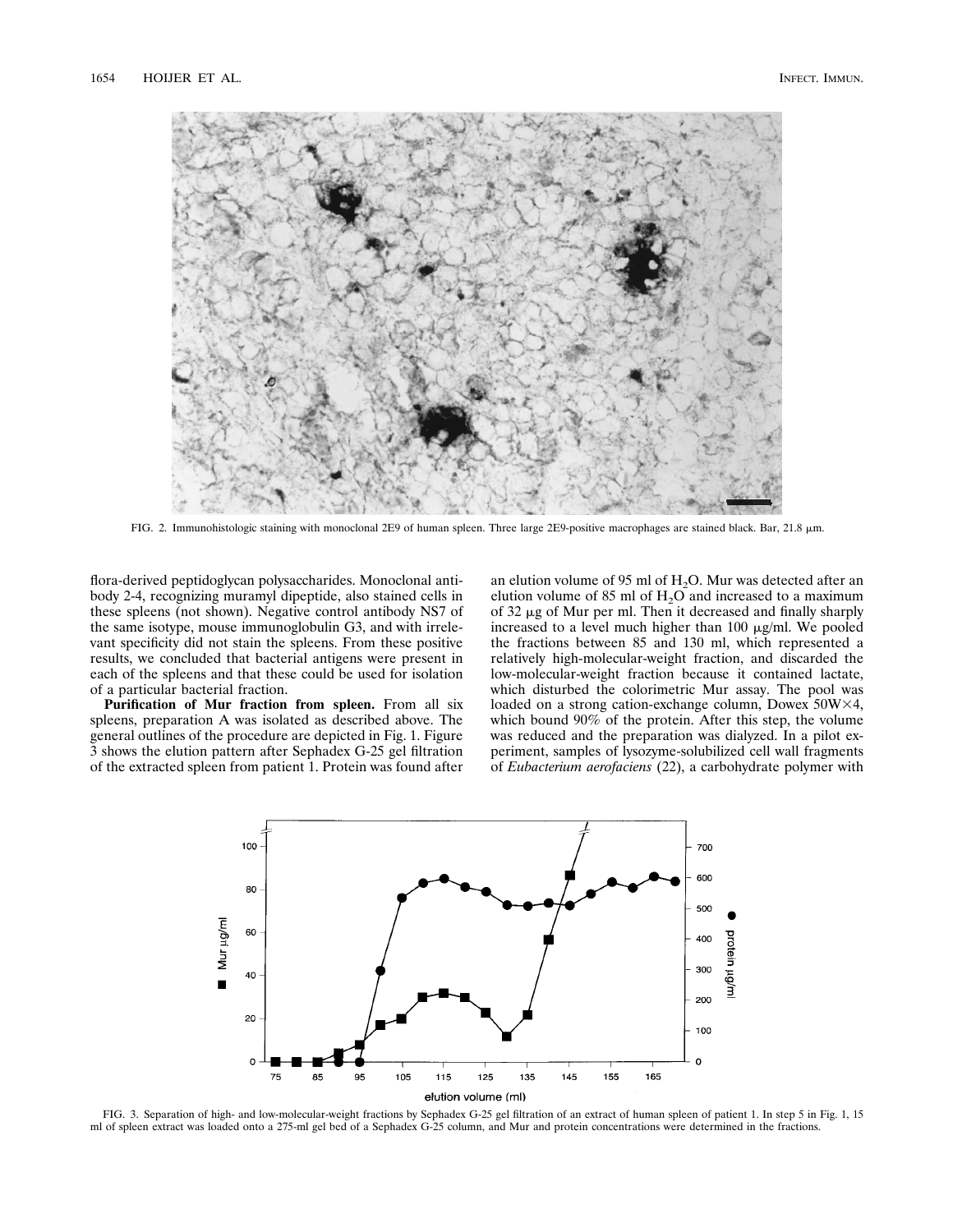TABLE 1. Recovered Mur determined according to Hadzija (modified) and Tipper methods in preparation A from six human spleen extractions

| Spleen | Spleen wet wt<br>(g) | Mur ( $\mu$ mol) as determined<br>by the method of: |        |
|--------|----------------------|-----------------------------------------------------|--------|
|        |                      | Hadzija                                             | Tipper |
|        | 91                   | 2.82                                                | 0.97   |
| 2      | 70                   | 2.27                                                | 0.75   |
| 3      | 55                   | 2.29                                                | 0.38   |
|        | 93                   | 2.66                                                | 0.40   |
|        | 57                   | 1.79                                                | 0.43   |
|        | 73                   | 2.56                                                | 2.04   |

20% (dry weight) Mur, were completely recovered in the corresponding fractions after the Sephadex G-25 gel filtration and for 80% after the Dowex chromatography.

From all spleens, 10 ml of preparation A was prepared. In preparation A, the protein concentration was still 0.5 to 1.5 mg/ml. The concentration Mur was determined by the method of Hadzija (7) with and without hydrolysis of the samples, and the net values are given in Table 1. Mur was also determined by using D-lactic acid dehydrogenase as described by Tipper (26). Table 1 shows that in all preparations, the concentrations determined with the colorimetric method were higher than those found with the enzymatic method. Using *E. aerofaciens* cell wall fragments, we found twice as much Mur with the colorimetric method as with the enzymatic method of Tipper. Because both determinations of Mur are based on the presence of the lactyl group in Mur, we felt that a completely different assay for Mur should be used to confirm the results. Therefore, HPLC analysis of Mur was used. Since the method is based on a separation of dansylated amino acids and amino sugars, the preparation must be as free as possible from disturbing protein amino acids. Therefore, the remains of preparation A from spleens 1 to 5 were further purified by DEAE anion-exchange chromatography. The *E. aerofaciens* cell wall polymers applied to the DEAE column showed that the protein part of the preparation was not bound. The Mur-containing fraction, however, did bind and could be eluted from the column with 0.5 M NaCl. DEAE passage of preparation A reduced the protein contents considerably  $\left( \langle 200 \rangle \mu g/m \right)$ . In this sample, called preparation B, Mur, protein, and total carbohydrate concentrations were determined with colorimetric assays, and the results are shown in Table 2.

Samples of preparation B of spleens 1 to 5 were applied to HPLC. The strategy that we used for Mur detection by HPLC was as follows. First, by adding a little dansylated muramic acid to the sample, it was possible to spike a peak with a retention time of 11.3 min in the spleen sample, as depicted in Fig. 4A and B. There are many peaks in the chromatogram, and there-

TABLE 2. Mur, protein, and total carbohydrates in preparation B from five human spleen extractions

| Spleen | Mur $(\mu M)$     |             | Protein      |                               |
|--------|-------------------|-------------|--------------|-------------------------------|
|        | Hadzija<br>method | <b>HPLC</b> | $(\mu g/ml)$ | Carbohydrates<br>$(\mu g/ml)$ |
| 1      | 2.64              | 5.28        | 564          | 3,320                         |
| 2      | 1.40              | 3.56        | 352          | 2,000                         |
| 3      | 1.04              | 2.16        | 412          | 2,000                         |
| 4      | 3.60              | 4.40        | 368          | 5,080                         |
| 5      | 0.76              | 1.32        | 780          | 1,240                         |

fore we decided to collect the peak with retention time 11.3 min and reanalyze this peak to see if it really has the same retention time as the standard dansyl Mur. Indeed, a major peak of the chromatogram of the collected peak had exactly the same retention time as dansyl Mur (Fig. 4C and D). Finally, we determined Mur in the collected peak by using the colorimetric assay of Hadzija to complete the circle and prove that the spleen samples contain Mur.

Calculations of Mur concentration by using valine as an internal standard gave results in the same range as the other method but may have been hampered by contaminating protein amino acids (Table 2). When the results of Mur concentrations (Tables 1 and 2) are summarized as mean values, then with HPLC 3.3  $\mu$ mol, with the Hadzija method 1.9  $\mu$ mol (preparation B) and 2.4  $\mu$ mol (preparation A), and with the Tipper method 0.8 µmol per spleen (average, 73 g) were found.

### **DISCUSSION**

Sen and Karnovsky found 100 pmol of Mur per g of rat liver tissue and extracted muramyl compounds from brain and kidney (20). A daily output of 1  $\mu$ mol of free diaminopimelic acid, an amino acid specific for muramyl peptides, was found in human urine by Johannsen and Krueger (10). Fox and Fox, however, could not detect Mur in human serum and therefore considered the presence of peptidoglycan- or Mur-containing subunits a matter of dispute (5). In this study, we determined Mur in spleen tissue by three different methods. The spleen was chosen because a previous immunohistochemical study with monoclonal antibodies showed the presence of bacterial antigen in macrophages in the rat spleen (13). The six human spleens used in this study also contained macrophages positively stained by monoclonal antibody 2E9. Specificity of the monoclonal antibody was checked by inhibition enzyme-linked immunosorbent assays and by inhibition of immunohistologic staining of the spleens. Peptidoglycan polysaccharides were used as antigens.

The isolation procedure was focused on detecting Mur in polymeric peptidoglycan because that is the product which we think is present in the splenic macrophages, given our observations in rats injected with peptidoglycan polysaccharides from *E. aerofaciens* (13). Small muramyl dipeptide administered in vivo in mice, however, is excreted unchanged in the urine within minutes (27). The practical advantage of this assumption is that during the extraction and purification, the low-molecular-weight fraction could be discarded. In this respect, our study differed from the studies of Sen and Karnosky (20), who were looking for low-molecular-weight muropeptides. Before and after homogenization of the spleen tissues, sterility was checked by cultivating the homogenate on a blood agar plate. No contamination could be detected. Acetic acid extraction was used to hydrolyze the lysosomes in the spleen homogenates in which the peptidoglycan might be located (19). After this, the aim was to remove as much protein as possible while keeping the carbohydrate fraction. In the end, we succeeded in isolating such a fraction containing a considerable amount of Mur. Mur was used as a marker for the presence of polymers of peptidoglycan because Mur is considered to be unique for peptidoglycan.

We used three determination methods for Mur. (i) The method of Hadzija (7) (modified by Hazenberg et al. [8]) is based on the colorimetric determination of the lactyl group after acid hydrolyzes to remove peptides in peptidoglycan and treatment with NaOH to hydrolyze the ether bond of the lactyl group in Mur.

(ii) The method of Tipper (26) was also used. D-Lactic acid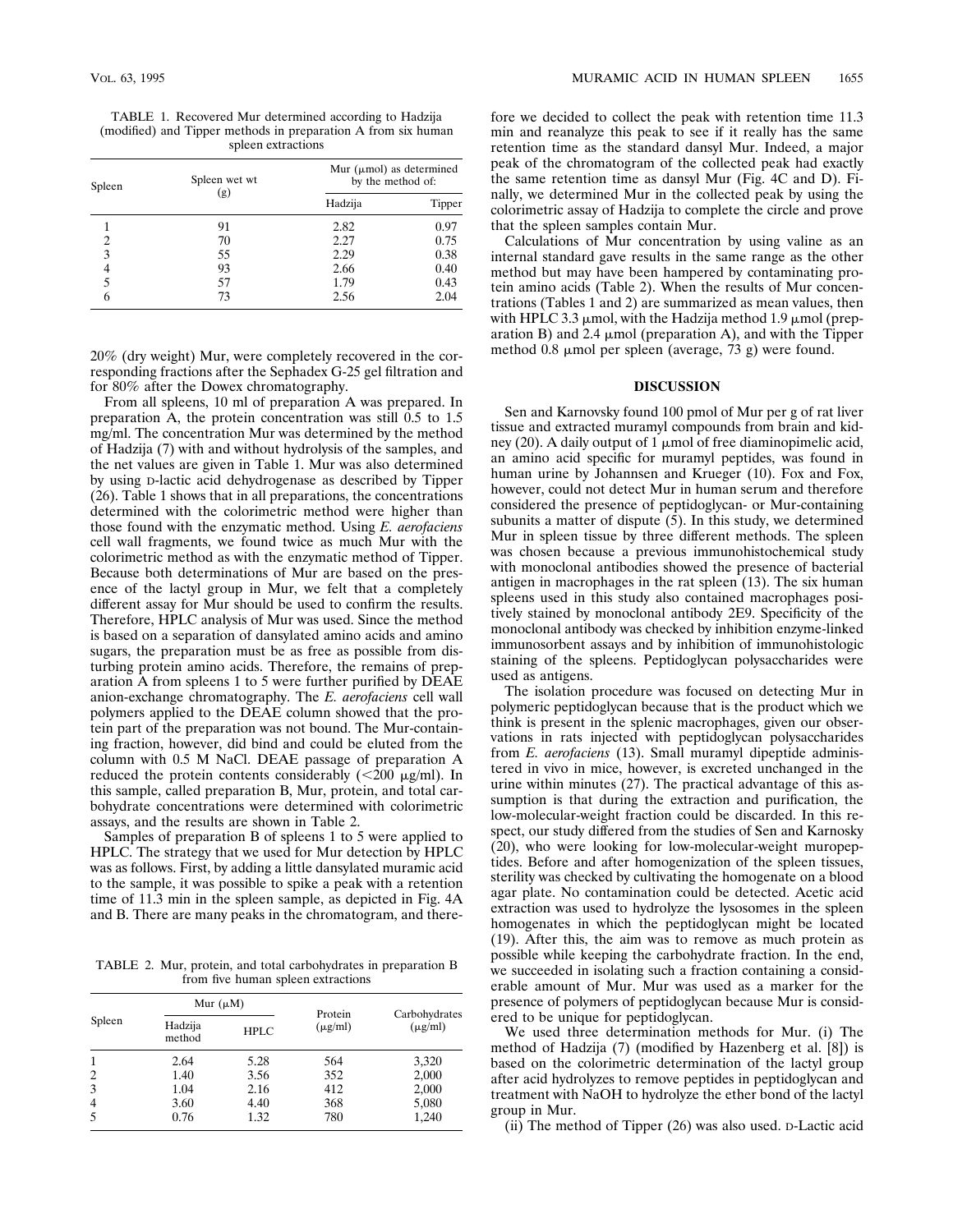

FIG. 4. Identification of Mur in preparation B from patient 1 by reverse-phase HPLC on a  $C_{18}$  column (5  $\mu$ m; 4 by 250 mm) in a discontinuous gradient of 0 to 15% methanol over 27 min at 1.0 ml/min of hydrolyzed and dansylated preparation B of spleen extract from patient 1. (A). (B) Same as panel A but spiked with dansylated Mur. (C) Collected peak with a retention time of 11.3 min from panel A. (D) Same as panel C but spiked with dansylated Mur.  $A_{330}$  was measured. The peak with a retention time of 11.3 min, identified as Mur, is indicated  $(\downarrow)$ .

is specific for bacteria (24), and the covalent ether bond of D-lactic acid in Mur is very specific for this molecule and therefore for peptidoglycan. We adopted the method of Tipper, in which lactate dehydrogenase is used for the detection of D-lactic acid in peptidoglycan liberated after acid and alkali hydrolysis. Indeed, D-lactate was found in our *E. aerofaciens* cell wall fragment preparation after consecutive acid and alkalic hydrolysis (data not shown).

(iii) Because both methods for determination of Mur are based on detection of the (D) lactyl group, a third method not dependent on the presence of lactic acid was used. The HPLC analysis of amino sugars was carried out by a modified procedure developed by Glauner (6), who studied the composition of peptidoglycan of *Escherichia coli* extensively. After collection of the peaks with a retention time of 11.3 min (Fig. 4), we were able to determine Mur in this fraction with the Hadzija method. We conclude that in the human spleen Mur and therefore peptidoglycan is present not as small muramyl peptides as were previously looked for but as larger molecules probably stored in spleen macrophages.

Peptidoglycan has many biological effects in vivo; they include sleep induction (16), complement activation (30), adjuvant activity (4), and many other immunostimulatory effects such as antibody production (28) and T-cell-mediated arthritis induction (9, 14, 21–23). In vitro peptidoglycans are able to stimulate human monocytes to produce tumor necrosis factor alpha and interleukin-1 and inhibition or activation of monocyte migration (18, 25). From the results presented in this report and results from other investigators, it can be concluded that our body tissues are continuously exposed to these bacterial products which in some cases might lead to biological activities in vivo. If so, this in its turn might provide a clue to inflammation with unknown etiology, such as rheumatoid arthritis and reactive arthritis. Presently we are investigating the biological properties of this peptidoglycan.

## **ACKNOWLEDGMENTS**

We gratefully thank Tar van Os and Marjo van Everdingen-Quartel for excellent assistance in preparation of the manuscript.

#### **REFERENCES**

- 1. **Bahr, G. M., Z. Eshar, R. Ben-Yitzhak, F. Z. Modabber, R. Arnon, M. Sela, and L. Chedid.** 1983. Monoclonal antibodies to the synthetic adjuvant muramyl dipeptide: characterization of the specificity. Mol. Immunol. **20:**745– 752.
- 2. **Bradford, M. M.** 1976. A rapid and sensitive method for the quantitation of microgram quantitic protein utilizing the principle of protein-dye binding. Anal. Biochem. **72:**248–254.
- 3. **Cromartie, W. J., J. G. Craddock, J. H. Schwab, S. K. Anderle, and C. H. Yang.** 1977. Arthritis in rats after systemic injection of streptococcal cells or cell walls. J. Exp. Med. **146:**1585–1602.
- 4. **Ellouz, F., A. Adam, R. Ciorbaru, and E. Lederer.** 1974. Minimal structure requirements for adjuvant activity of bacterial peptidoglycan derivatives. Biochem. Biophys. Res. Commun. **59:**1317–1325.
- 5. **Fox, A., and K. Fox.** 1991. Rapid elimination of a synthetic adjuvant peptide from the circulation after systemic administration and absence of detectable natural muramyl peptides in normal serum at current analytical limits. Infect. Immun. **59:**1202–1207.
- 6. **Glauner, B.** 1982. Analyse des Mureins von Escherishia coli mit Hilfe der Hochdruckflüssigkeitschromatographie. Diplomarbeit. Tübingen, Germany.
- 7. **Hadzija, O.** 1974. A simple method for the quantitive determination of muramic acid. Anal. Biochem. **50:**512–517.
- 8. **Hazenberg, M. P., and H. de Visser.** 1992. Assay for N-acetylmuramyl-Lalanine amidase in serum by determination of muramic acid released from the peptidoglycan of Brevibacterium divaricatum. Eur. J. Clin. Biochem. **30:**141–144.
- 9. **Hazenberg, M. P., I. S. Klasen, J. Kool, J. G. H. Ruseler-van Embden, and A. J. Severijnen.** 1992. Are intestinal bacteria involved in the etiology of rheumatoid arthritis? APMIS **100:**1–9.
- 10. **Johannsen, L., and J. M. Krueger.** 1988. Quantitation of diaminopimelic acid in human urine. Adv. Biosci. **68:**445–449.
- 11. **Johannsen, L., L. A. Toth, R. S. Rosenthal, M. R. Opp, F. Obal, A. B. Cady, and J. Krueger.** 1990. Somnogenic, pyrogenic, and hematologic effects of bacterial peptidoglycan. Am. J. Physiol. **259:**R182–R186.
- 12. **Johannsen, L., J. Wecke, F. Obal, and J. M. Krueger.** 1991. Macrophages produce somnogenic and pyrogenic muramyl peptides during digestion of staphylococci. Am. J. Physiol. **260:**R126–R133.
- 13. **Kool, J., H. de Visser, M. Y. Gerrits-Boeye, I. S. Klasen, M.-J. Melief, C. G.**